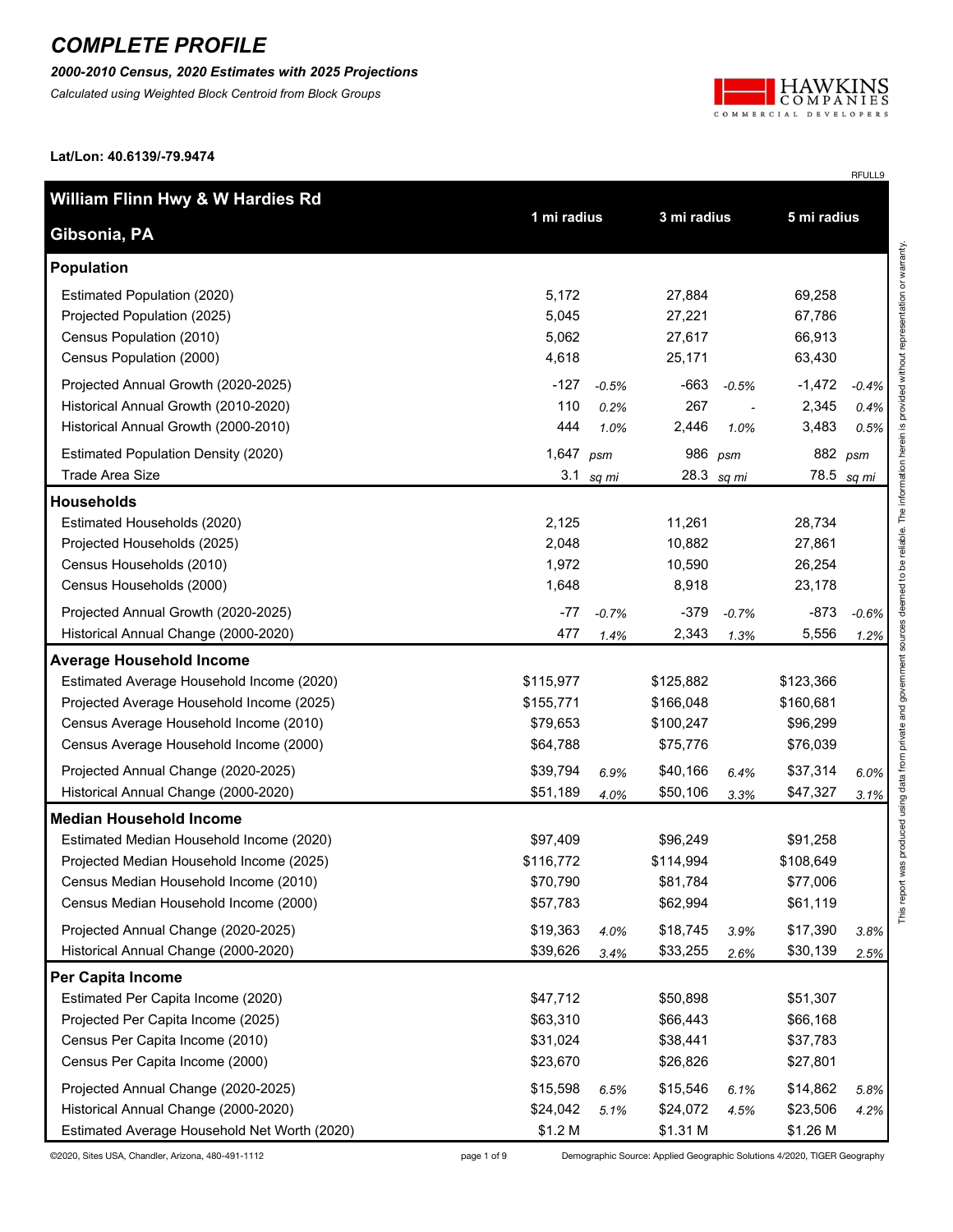*2000-2010 Census, 2020 Estimates with 2025 Projections*

*Calculated using Weighted Block Centroid from Block Groups*



RFULL9

**Lat/Lon: 40.6139/-79.9474**

| William Flinn Hwy & W Hardies Rd              |                |       |             |       |                |       |                            |
|-----------------------------------------------|----------------|-------|-------------|-------|----------------|-------|----------------------------|
| Gibsonia, PA                                  | 1 mi radius    |       | 3 mi radius |       | 5 mi radius    |       |                            |
| <b>Race and Ethnicity</b>                     |                |       |             |       |                |       | representation or warranty |
| Total Population (2020)                       | 5,172          |       | 27,884      |       | 69,258         |       |                            |
| White (2020)                                  | 4,828          | 93.3% | 26,069      | 93.5% | 63,965         | 92.4% |                            |
| Black or African American (2020)              | 104            | 2.0%  | 501         | 1.8%  | 1,367          | 2.0%  |                            |
| American Indian or Alaska Native (2020)       | 5              |       | 33          | 0.1%  | 72             | 0.1%  |                            |
| Asian (2020)                                  | 173            | 3.4%  | 925         | 3.3%  | 2,873          | 4.1%  | without                    |
| Hawaiian or Pacific Islander (2020)           | $\blacksquare$ |       | 4           |       | 14             |       |                            |
| Other Race (2020)                             | 13             | 0.3%  | 59          | 0.2%  | 183            | 0.3%  | is provided                |
| Two or More Races (2020)                      | 48             | 0.9%  | 294         | 1.1%  | 783            | 1.1%  | herein                     |
| Population < 18 (2020)                        | 1,111          | 21.5% | 6,094       | 21.9% | 14,085         | 20.3% | information                |
| White Not Hispanic                            | 988            | 88.9% | 5,416       | 88.9% | 12,280         | 87.2% |                            |
| <b>Black or African American</b>              | 21             | 1.9%  | 93          | 1.5%  | 257            | 1.8%  | The                        |
| Asian                                         | 52             | 4.7%  | 270         | 4.4%  | 791            | 5.6%  | reliable.                  |
| Other Race Not Hispanic                       | 24             | 2.1%  | 151         | 2.5%  | 383            | 2.7%  | Ъe                         |
| Hispanic                                      | 26             | 2.4%  | 164         | 2.7%  | 373            | 2.6%  |                            |
| Not Hispanic or Latino Population (2020)      | 5,085          | 98.3% | 27,405      | 98.3% | 68,020         | 98.2% | deemed to                  |
| Not Hispanic White                            | 4,758          | 93.6% | 25,679      | 93.7% | 63,009         | 92.6% |                            |
| Not Hispanic Black or African American        | 103            | 2.0%  | 496         | 1.8%  | 1,346          | 2.0%  | government sources         |
| Not Hispanic American Indian or Alaska Native | 5              | 0.1%  | 31          | 0.1%  | 64             |       |                            |
| Not Hispanic Asian                            | 173            | 3.4%  | 920         | 3.4%  | 2,858          | 4.2%  |                            |
| Not Hispanic Hawaiian or Pacific Islander     |                |       | 3           |       | 13             |       | and                        |
| Not Hispanic Other Race                       | 5              | 0.1%  | 25          |       | 49             |       | private                    |
| Not Hispanic Two or More Races                | 41             | 0.8%  | 252         | 0.9%  | 680            | 1.0%  | data from                  |
| Hispanic or Latino Population (2020)          | 87             | 1.7%  | 479         | 1.7%  | 1,238          | 1.8%  |                            |
| <b>Hispanic White</b>                         | 70             | 80.2% | 390         | 81.5% | 956            | 77.2% | produced using             |
| Hispanic Black or African American            | 2              | 1.8%  | 5           | 1.0%  | 21             | 1.7%  |                            |
| Hispanic American Indian or Alaska Native     |                |       | 1           | 0.3%  | $\overline{7}$ | 0.6%  |                            |
| Hispanic Asian                                |                |       | 5           | 1.1%  | 15             | 1.2%  | rt was                     |
| Hispanic Hawaiian or Pacific Islander         |                |       | 1           | 0.2%  | 1              |       | This repo                  |
| Hispanic Other Race                           | 8              | 9.0%  | 34          | 7.1%  | 134            | 10.8% |                            |
| Hispanic Two or More Races                    | 7              | 7.8%  | 42          | 8.8%  | 103            | 8.3%  |                            |
| Not Hispanic or Latino Population (2010)      | 5,015          | 99.1% | 27,338      | 99.0% | 66,194         | 98.9% |                            |
| Hispanic or Latino Population (2010)          | 47             | 0.9%  | 279         | 1.0%  | 719            | 1.1%  |                            |
| Not Hispanic or Latino Population (2000)      | 4,601          | 99.6% | 25,046      | 99.5% | 63,072         | 99.4% |                            |
| Hispanic or Latino Population (2000)          | 16             | 0.4%  | 125         | 0.5%  | 358            | 0.6%  |                            |
| Not Hispanic or Latino Population (2025)      | 4,951          | 98.2% | 26,711      | 98.1% | 66,477         | 98.1% |                            |
| Hispanic or Latino Population (2025)          | 93             | 1.8%  | 510         | 1.9%  | 1,309          | 1.9%  |                            |
| Projected Annual Growth (2020-2025)           | 6              |       | 31          |       | 70             |       |                            |
| Historical Annual Growth (2000-2010)          | 31             | 19.0% | 154         | 12.4% | 361            | 10.1% |                            |

©2020, Sites USA, Chandler, Arizona, 480-491-1112 page 2 of 9 Demographic Source: Applied Geographic Solutions 4/2020, TIGER Geography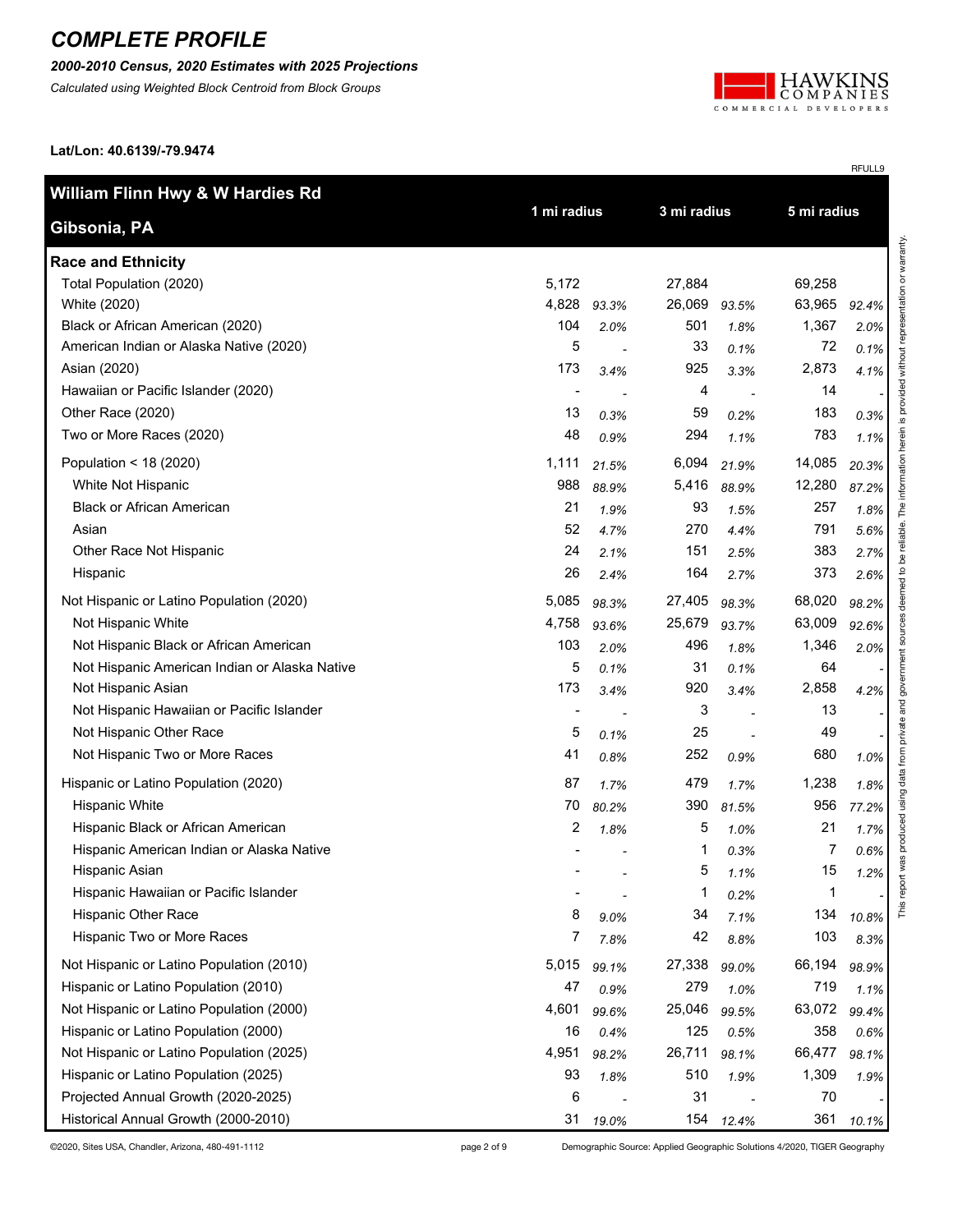#### *2000-2010 Census, 2020 Estimates with 2025 Projections*

*Calculated using Weighted Block Centroid from Block Groups*



RFULL9

**Lat/Lon: 40.6139/-79.9474**

| William Flinn Hwy & W Hardies Rd      |       |             | 3 mi radius |             |        |       |
|---------------------------------------|-------|-------------|-------------|-------------|--------|-------|
| Gibsonia, PA                          |       | 1 mi radius |             | 5 mi radius |        |       |
| <b>Total Age Distribution (2020)</b>  |       |             |             |             |        |       |
| <b>Total Population</b>               | 5,172 |             | 27,884      |             | 69,258 |       |
| Age Under 5 Years                     | 283   | 5.5%        | 1,473       | 5.3%        | 3,421  | 4.9%  |
| Age 5 to 9 Years                      | 324   | 6.3%        | 1,762       | 6.3%        | 4,075  | 5.9%  |
| Age 10 to 14 Years                    | 328   | 6.3%        | 1,868       | 6.7%        | 4,288  | 6.2%  |
| Age 15 to 19 Years                    | 285   | 5.5%        | 1,599       | 5.7%        | 3,970  | 5.7%  |
| Age 20 to 24 Years                    | 207   | 4.0%        | 1,023       | 3.7%        | 2,777  | 4.0%  |
| Age 25 to 29 Years                    | 317   | 6.1%        | 1,420       | 5.1%        | 3,670  | 5.3%  |
| Age 30 to 34 Years                    | 378   | 7.3%        | 1,836       | 6.6%        | 4,445  | 6.4%  |
| Age 35 to 39 Years                    | 397   | 7.7%        | 1,990       | 7.1%        | 4,703  | 6.8%  |
| Age 40 to 44 Years                    | 334   | 6.5%        | 1,835       | 6.6%        | 4,440  | 6.4%  |
| Age 45 to 49 Years                    | 338   | 6.5%        | 1,853       | 6.6%        | 4,425  | 6.4%  |
| Age 50 to 54 Years                    | 331   | 6.4%        | 1,914       | 6.9%        | 4,559  | 6.6%  |
| Age 55 to 59 Years                    | 376   | 7.3%        | 2,080       | 7.5%        | 5,172  | 7.5%  |
| Age 60 to 64 Years                    | 401   | 7.7%        | 2,102       | 7.5%        | 5,261  | 7.6%  |
| Age 65 to 69 Years                    | 316   | 6.1%        | 1,724       | 6.2%        | 4,581  | 6.6%  |
| Age 70 to 74 Years                    | 224   | 4.3%        | 1,263       | 4.5%        | 3,542  | 5.1%  |
| Age 75 to 79 Years                    | 155   | 3.0%        | 847         | 3.0%        | 2,341  | 3.4%  |
| Age 80 to 84 Years                    | 93    | 1.8%        | 564         | 2.0%        | 1,568  | 2.3%  |
| Age 85 Years or Over                  | 84    | 1.6%        | 730         | 2.6%        | 2,021  | 2.9%  |
| Median Age                            | 40.3  |             | 42.0        |             | 42.9   |       |
| Age 19 Years or Less                  | 1,220 | 23.6%       | 6,702       | 24.0%       | 15,753 | 22.7% |
| Age 20 to 64 Years                    | 3,079 | 59.5%       | 16,053      | 57.6%       | 39,452 | 57.0% |
| Age 65 Years or Over                  | 872   | 16.9%       | 5,129       | 18.4%       | 14,053 | 20.3% |
| <b>Female Age Distribution (2020)</b> |       |             |             |             |        |       |
| Female Population                     | 2,628 | 50.8%       | 14,219      | 51.0%       | 35,382 | 51.1% |
| Age Under 5 Years                     | 149   | 5.7%        | 734         | 5.2%        | 1,686  | 4.8%  |
| Age 5 to 9 Years                      | 157   | 6.0%        | 870         | 6.1%        | 1,983  | 5.6%  |
| Age 10 to 14 Years                    | 151   | 5.7%        | 882         | 6.2%        | 2,031  | 5.7%  |
| Age 15 to 19 Years                    | 132   | 5.0%        | 758         | 5.3%        | 1,900  | 5.4%  |
| Age 20 to 24 Years                    | 105   | 4.0%        | 515         | 3.6%        | 1,415  | 4.0%  |
| Age 25 to 29 Years                    | 151   | 5.8%        | 675         | 4.7%        | 1,800  | 5.1%  |
| Age 30 to 34 Years                    | 189   | 7.2%        | 958         | 6.7%        | 2,276  | 6.4%  |
| Age 35 to 39 Years                    | 198   | 7.5%        | 1,024       | 7.2%        | 2,400  | 6.8%  |
| Age 40 to 44 Years                    | 180   | 6.8%        | 969         | 6.8%        | 2,268  | 6.4%  |
| Age 45 to 49 Years                    | 176   | 6.7%        | 955         | 6.7%        | 2,299  | 6.5%  |
| Age 50 to 54 Years                    | 164   | 6.2%        | 942         | 6.6%        | 2,231  | 6.3%  |
| Age 55 to 59 Years                    | 201   | 7.6%        | 1,043       | 7.3%        | 2,571  | 7.3%  |
| Age 60 to 64 Years                    | 209   | 8.0%        | 1,049       | 7.4%        | 2,653  | 7.5%  |
| Age 65 to 69 Years                    | 165   | 6.3%        | 905         | 6.4%        | 2,411  | 6.8%  |
| Age 70 to 74 Years                    | 109   | 4.2%        | 649         | 4.6%        | 1,902  | 5.4%  |
| Age 75 to 79 Years                    | 87    | 3.3%        | 476         | 3.3%        | 1,288  | 3.6%  |
| Age 80 to 84 Years                    | 50    | 1.9%        | 326         | 2.3%        | 916    | 2.6%  |
| Age 85 Years or Over                  | 54    | 2.0%        | 488         | 3.4%        | 1,353  | 3.8%  |
| Female Median Age                     | 41.6  |             | 43.0        |             | 44.2   |       |
| Age 19 Years or Less                  | 589   | 22.4%       | 3,244       | 22.8%       | 7,600  | 21.5% |
| Age 20 to 64 Years                    | 1,574 | 59.9%       | 8,130       | 57.2%       | 19,911 | 56.3% |
| Age 65 Years or Over                  | 466   | 17.7%       |             | 2,845 20.0% | 7,871  | 22.2% |

©2020, Sites USA, Chandler, Arizona, 480-491-1112 page 3 of 9 Demographic Source: Applied Geographic Solutions 4/2020, TIGER Geography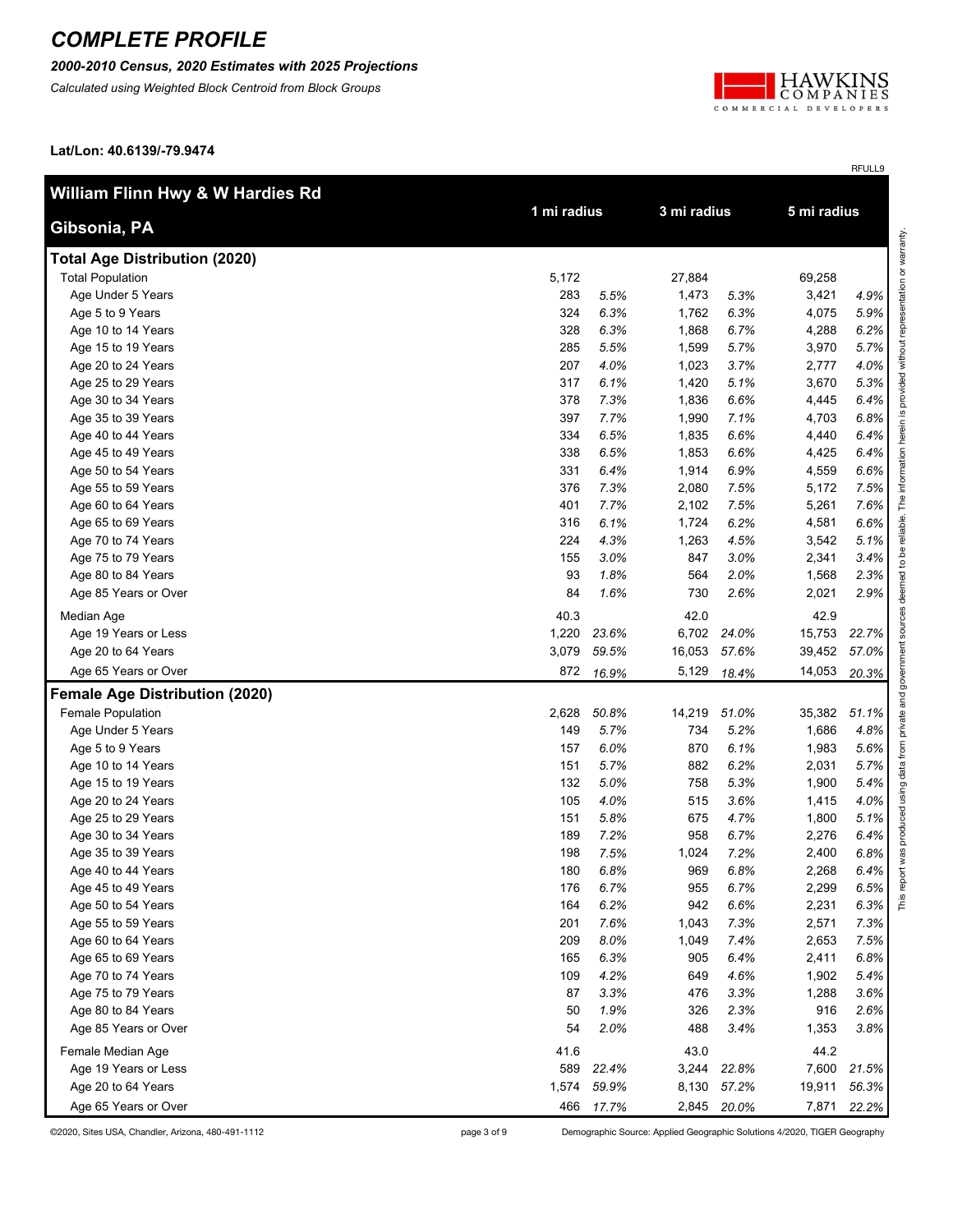#### *2000-2010 Census, 2020 Estimates with 2025 Projections*

*Calculated using Weighted Block Centroid from Block Groups*



RFULL9

**Lat/Lon: 40.6139/-79.9474**

| William Flinn Hwy & W Hardies Rd    |             |          |             |           | 5 mi radius |       |
|-------------------------------------|-------------|----------|-------------|-----------|-------------|-------|
| Gibsonia, PA                        | 1 mi radius |          | 3 mi radius |           |             |       |
| <b>Male Age Distribution (2020)</b> |             |          |             |           |             |       |
| Male Population                     | 2,544       | 49.2%    | 13,665      | 49.0%     | 33,876      | 48.9% |
| Age Under 5 Years                   | 134         | 5.3%     | 739         | 5.4%      | 1,735       | 5.1%  |
| Age 5 to 9 Years                    | 167         | 6.6%     | 892         | 6.5%      | 2,092       | 6.2%  |
| Age 10 to 14 Years                  | 177         | 7.0%     | 986         | 7.2%      | 2,257       | 6.7%  |
| Age 15 to 19 Years                  | 153         | 6.0%     | 841         | 6.2%      | 2,070       | 6.1%  |
| Age 20 to 24 Years                  | 102         | 4.0%     | 509         | 3.7%      | 1,363       | 4.0%  |
| Age 25 to 29 Years                  | 165         | 6.5%     | 746         | 5.5%      | 1,870       | 5.5%  |
| Age 30 to 34 Years                  | 189         | 7.4%     | 878         | 6.4%      | 2,169       | 6.4%  |
| Age 35 to 39 Years                  | 199         | 7.8%     | 966         | 7.1%      | 2,303       | 6.8%  |
| Age 40 to 44 Years                  | 155         | 6.1%     | 866         | 6.3%      | 2,171       | 6.4%  |
| Age 45 to 49 Years                  | 162         | 6.4%     | 898         | 6.6%      | 2,126       | 6.3%  |
| Age 50 to 54 Years                  | 167         | 6.6%     | 971         | 7.1%      | 2,329       | 6.9%  |
| Age 55 to 59 Years                  | 176         | 6.9%     | 1,037       | 7.6%      | 2,602       | 7.7%  |
| Age 60 to 64 Years                  | 191         | 7.5%     | 1,052       | 7.7%      | 2,608       | 7.7%  |
| Age 65 to 69 Years                  | 151         | 5.9%     | 819         | 6.0%      | 2,170       | 6.4%  |
| Age 70 to 74 Years                  | 115         | 4.5%     | 614         | 4.5%      | 1,640       | 4.8%  |
| Age 75 to 79 Years                  | 67          | 2.6%     | 371         | 2.7%      | 1,053       | 3.1%  |
| Age 80 to 84 Years                  | 43          | 1.7%     | 238         | 1.7%      | 652         | 1.9%  |
| Age 85 Years or Over                | 31          | 1.2%     | 242         | 1.8%      | 668         | 2.0%  |
| Male Median Age                     | 38.8        |          | 40.9        |           | 41.7        |       |
| Age 19 Years or Less                | 632         | 24.8%    | 3,458       | 25.3%     | 8,153       | 24.1% |
| Age 20 to 64 Years                  | 1,506       | 59.2%    | 7,924       | 58.0%     | 19,541      | 57.7% |
| Age 65 Years or Over                | 407         | 16.0%    | 2,284       | 16.7%     | 6,182       | 18.2% |
| Males per 100 Females (2020)        |             |          |             |           |             |       |
| Overall Comparison                  |             |          |             |           |             |       |
| Age Under 5 Years                   | 90          | 47.3%    | 101         | 50.2%     | 103         | 50.7% |
| Age 5 to 9 Years                    | 107         | 51.7%    | 103         | 50.6%     | 105         | 51.3% |
| Age 10 to 14 Years                  | 118         | 54.0%    | 112         | 52.8%     | 111         | 52.8% |
| Age 15 to 19 Years                  | 116         | 53.8%    | 111         | 52.6%     | 109         | 52.1% |
| Age 20 to 24 Years                  | 97          | 49.1%    | 99          | 49.7%     | 96          | 49.1% |
| Age 25 to 29 Years                  | 109         | 52.2%    | 110         | 52.5%     | 104         | 51.0% |
| Age 30 to 34 Years                  | 100         | 50.0%    | 92          | 47.8%     | 95          | 48.8% |
| Age 35 to 39 Years                  | 101         | 50.2%    | 94          | 48.6%     | 96          | 49.0% |
| Age 40 to 44 Years                  |             | 86 46.3% | 89          | 47.2%     | 96          | 48.9% |
| Age 45 to 49 Years                  |             | 92 47.8% | 94          | 48.5%     | 92          | 48.0% |
| Age 50 to 54 Years                  | 102         | 50.4%    | 103         | 50.8%     | 104         | 51.1% |
| Age 55 to 59 Years                  | 87          | 46.7%    | 99          | 49.9%     | 101         | 50.3% |
| Age 60 to 64 Years                  | 91          | 47.8%    | 100         | 50.1%     | 98          | 49.6% |
| Age 65 to 69 Years                  | 91          | 47.7%    | 90          | 47.5%     | 90          | 47.4% |
| Age 70 to 74 Years                  | 105         | 51.2%    | 95          | 48.6%     | 86          | 46.3% |
| Age 75 to 79 Years                  | 77          | 43.6%    | 78          | 43.8%     | 82          | 45.0% |
| Age 80 to 84 Years                  | 86          | 46.2%    | 73          | 42.2%     | 71          | 41.6% |
| Age 85 Years or Over                | 57          | 36.3%    | 50          | 33.1%     | 49          | 33.0% |
| Age 19 Years or Less                | 107         | 51.8%    |             | 107 51.6% | 107         | 51.8% |
| Age 20 to 39 Years                  | 102         | 50.5%    | 98          | 49.4%     | 98          | 49.4% |
| Age 40 to 64 Years                  | 91          | 47.8%    | 97          | 49.3%     | 98          | 49.6% |
| Age 65 Years or Over                | 87          | 46.6%    |             | 80 44.5%  | 79          | 44.0% |

©2020, Sites USA, Chandler, Arizona, 480-491-1112 page 4 of 9 Demographic Source: Applied Geographic Solutions 4/2020, TIGER Geography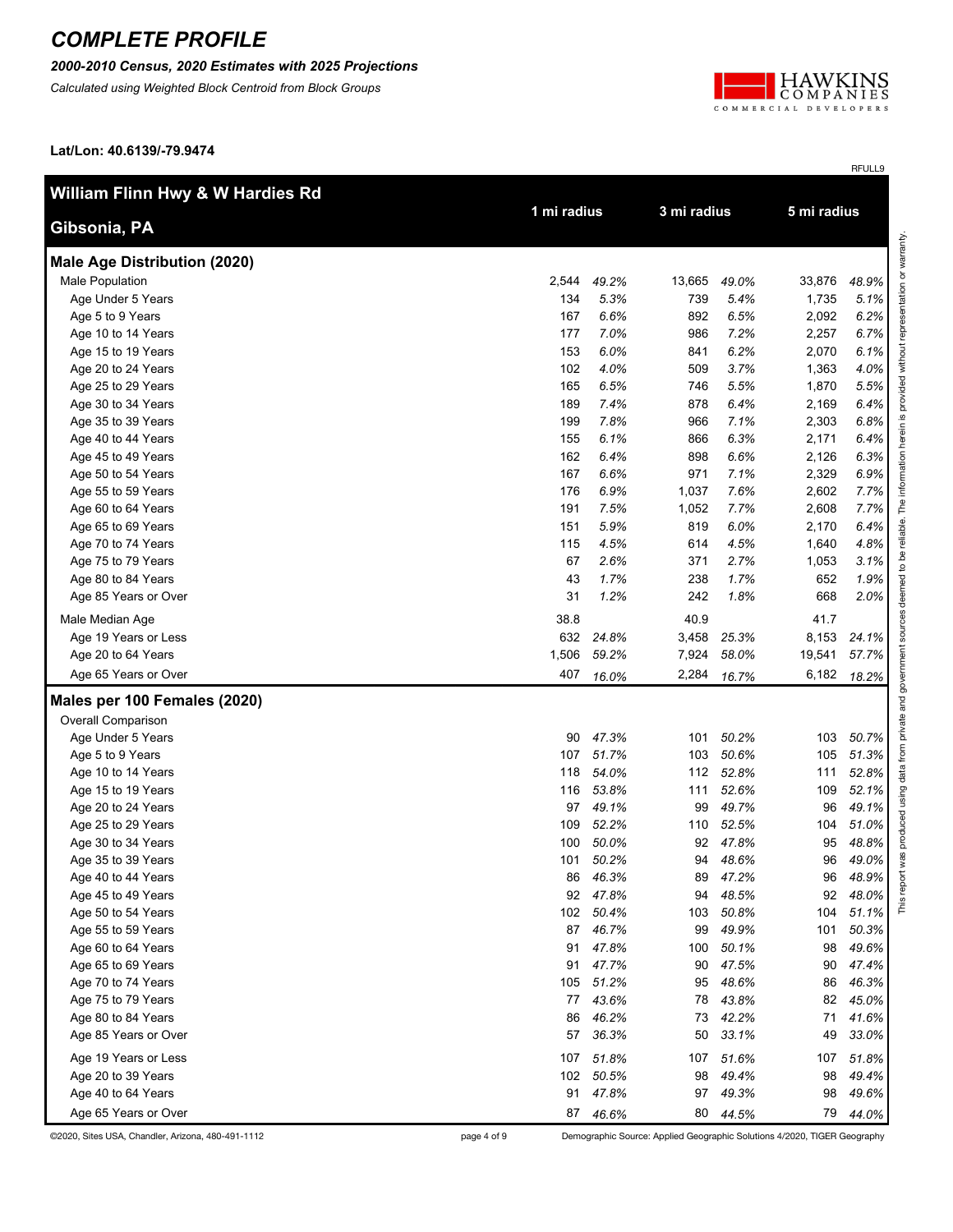#### *2000-2010 Census, 2020 Estimates with 2025 Projections*

*Calculated using Weighted Block Centroid from Block Groups*



RFULL9

**Lat/Lon: 40.6139/-79.9474**

| William Flinn Hwy & W Hardies Rd                                   |           |                | 3 mi radius  |                |                |                |
|--------------------------------------------------------------------|-----------|----------------|--------------|----------------|----------------|----------------|
| Gibsonia, PA                                                       |           | 1 mi radius    |              | 5 mi radius    |                |                |
| Household Type (2020)                                              |           |                |              |                |                |                |
| <b>Total Households</b>                                            | 2,125     |                | 11,261       |                | 28,734         |                |
| Households with Children                                           |           | 712 33.5%      | 3,696        | 32.8%          | 8,555          | 29.8%          |
| Average Household Size                                             | 2.4       |                | 2.5          |                | 2.4            |                |
| Household Density per Square Mile                                  | 677       |                | 398          |                | 366            |                |
| <b>Population Family</b>                                           | 4,416     | 85.4%          | 24,137       | 86.6%          | 57,812         | 83.5%          |
| Population Non-Family                                              | 736       | 14.2%          | 3,579        | 12.8%          | 10,317         | 14.9%          |
| <b>Population Group Quarters</b>                                   | 20        | 0.4%           | 168          | 0.6%           | 1,129          | 1.6%           |
| Family Households                                                  | 1,476     | 69.5%          | 8,043        | 71.4%          | 19,644         | 68.4%          |
| Married Couple Households                                          |           | 1,262 85.5%    | 7,038        | 87.5%          | 17,015         | 86.6%          |
| Other Family Households with Children                              | 215       | 14.5%          | 1,004        | 12.5%          | 2,629          | 13.4%          |
| Family Households with Children                                    | 711       | 48.1%          | 3,688        | 45.9%          | 8,522          | 43.4%          |
| Married Couple with Children                                       | 590       | 83.0%          | 3,138        | 85.1%          | 7,178          | 84.2%          |
| Other Family Households with Children                              | 121       | 17.0%          | 549          | 14.9%          | 1,345          | 15.8%          |
| Family Households No Children                                      | 765       | 51.9%          | 4,355        | 54.1%          | 11,122         | 56.6%          |
| Married Couple No Children<br>Other Family Households No Children  | 671<br>94 | 87.7%<br>12.3% | 3,900<br>455 | 89.6%<br>10.4% | 9,838<br>1,284 | 88.5%<br>11.5% |
|                                                                    |           |                |              |                |                |                |
| Non-Family Households                                              | 649       | 30.5%          | 3,219        | 28.6%          | 9,090          | 31.6%          |
| Non-Family Households with Children                                | 2<br>647  | 0.2%           | 8            | 0.2%           | 33             | 0.4%           |
| Non-Family Households No Children<br>Average Family Household Size | 3.0       | 99.8%          | 3,211<br>3.0 | 99.8%          | 9,057<br>2.9   | 99.6%          |
| Average Family Income                                              | \$144,931 |                | \$154,894    |                | \$155,955      |                |
| Median Family Income                                               | \$119,851 |                | \$119,405    |                | \$117,379      |                |
| Average Non-Family Household Size                                  | 1.1       |                | 1.1          |                | 1.1            |                |
| <b>Marital Status (2020)</b>                                       |           |                |              |                |                |                |
| Population Age 15 Years or Over                                    | 4,237     |                | 22,782       |                | 57,475         |                |
| Never Married                                                      | 941       | 22.2%          | 4,833        | 21.2%          | 12,835         | 22.3%          |
| <b>Currently Married</b>                                           | 2,613     | 61.7%          | 14,161       | 62.2%          | 35,047         | 61.0%          |
| <b>Previously Married</b>                                          |           | 682 16.1%      | 3,788        | 16.6%          | 9,593          | 16.7%          |
| Separated                                                          | 122       | 17.9%          | 716          | 18.9%          | 1,620          | 16.9%          |
| Widowed                                                            |           | 297 43.6%      |              | 1,722 45.5%    | 3,973          | 41.4%          |
| Divorced                                                           | 263       | 38.6%          | 1,350        | 35.6%          | 4,000          | 41.7%          |
| <b>Educational Attainment (2020)</b>                               |           |                |              |                |                |                |
| Adult Population Age 25 Years or Over                              | 3,745     |                | 20,159       |                | 50,728         |                |
| Elementary (Grade Level 0 to 8)                                    | 19        | 0.5%           | 162          | 0.8%           | 444            | 0.9%           |
| Some High School (Grade Level 9 to 11)                             | 30        | 0.8%           | 298          | 1.5%           | 1,000          | 2.0%           |
| <b>High School Graduate</b>                                        | 850       | 22.7%          | 4,663        | 23.1%          | 11,735         | 23.1%          |
| Some College                                                       | 572       | 15.3%          | 2,637        | 13.1%          | 6,489          | 12.8%          |
| Associate Degree Only                                              | 322       | 8.6%           | 1,787        | 8.9%           | 4,464          | 8.8%           |
| Bachelor Degree Only                                               | 1,212     | 32.4%          | 6,424        | 31.9%          | 15,490         | 30.5%          |
| Graduate Degree                                                    | 739       | 19.7%          | 4,187        | 20.8%          | 11,105         | 21.9%          |
| Any College (Some College or Higher)                               | 2,845     | 76.0%          | 15,035 74.6% |                | 37,549         | 74.0%          |
| College Degree + (Bachelor Degree or Higher)                       | 1,951     | 52.1%          | 10,611       | 52.6%          | 26,596         | 52.4%          |

©2020, Sites USA, Chandler, Arizona, 480-491-1112 page 5 of 9 Demographic Source: Applied Geographic Solutions 4/2020, TIGER Geography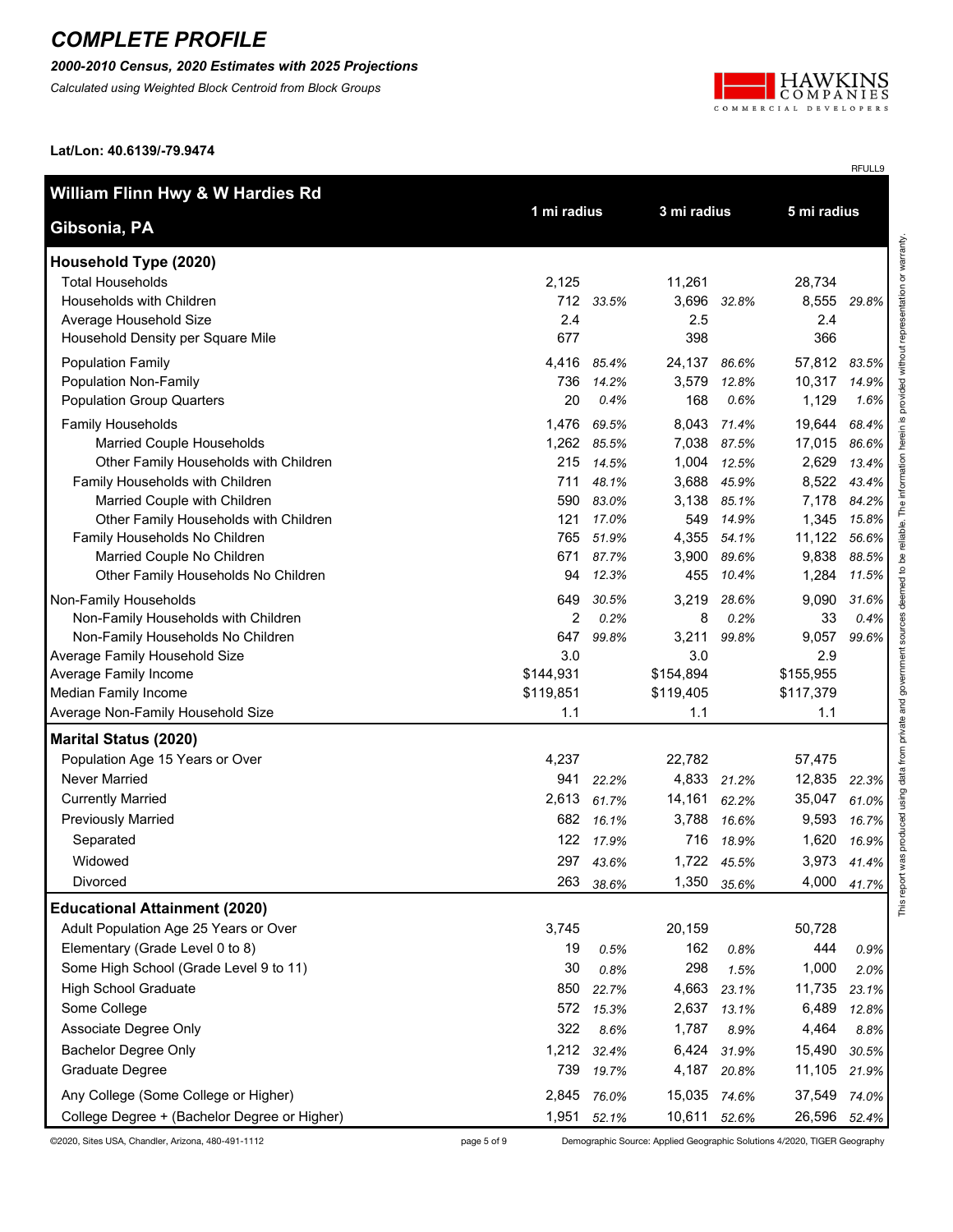#### *2000-2010 Census, 2020 Estimates with 2025 Projections*

*Calculated using Weighted Block Centroid from Block Groups*



RFULL9

**Lat/Lon: 40.6139/-79.9474**

| William Flinn Hwy & W Hardies Rd               |       |             |              |                            |        |       |  |
|------------------------------------------------|-------|-------------|--------------|----------------------------|--------|-------|--|
| Gibsonia, PA                                   |       | 1 mi radius |              | 5 mi radius<br>3 mi radius |        |       |  |
| <b>Housing</b>                                 |       |             |              |                            |        |       |  |
| Total Housing Units (2020)                     | 2,214 |             | 11,746       |                            | 29,929 |       |  |
| Total Housing Units (2010)                     | 2,058 |             | 11,034       |                            | 27,709 |       |  |
| Historical Annual Growth (2010-2020)           | 156   | 0.8%        | 712          | 0.6%                       | 2,220  | 0.8%  |  |
| Housing Units Occupied (2020)                  | 2,125 | 96.0%       | 11,261       | 95.9%                      | 28,734 | 96.0% |  |
| Housing Units Owner-Occupied                   | 1,788 | 84.1%       | 9,561        | 84.9%                      | 23,232 | 80.9% |  |
| Housing Units Renter-Occupied                  | 338   | 15.9%       | 1,701        | 15.1%                      | 5,502  | 19.1% |  |
| Housing Units Vacant (2020)                    | 89    | 4.0%        | 484          | 4.1%                       | 1,195  | 4.0%  |  |
| Household Size (2020)                          |       |             |              |                            |        |       |  |
| <b>Total Households</b>                        | 2,125 |             | 11,261       |                            | 28,734 |       |  |
| 1 Person Households                            | 571   | 26.9%       | 2,891        | 25.7%                      | 8,020  | 27.9% |  |
| 2 Person Households                            | 771   | 36.3%       | 4,065        | 36.1%                      | 10,655 | 37.1% |  |
| 3 Person Households                            | 314   | 14.8%       | 1,721        | 15.3%                      | 4,168  | 14.5% |  |
| 4 Person Households                            | 299   | 14.1%       | 1,638        | 14.5%                      | 3,718  | 12.9% |  |
| 5 Person Households                            | 123   | 5.8%        | 703          | 6.2%                       | 1,580  | 5.5%  |  |
| 6 Person Households                            | 34    | 1.6%        | 171          | 1.5%                       | 422    | 1.5%  |  |
| 7 or More Person Households                    | 13    | 0.6%        | 71           | 0.6%                       | 172    | 0.6%  |  |
| <b>Household Income Distribution (2020)</b>    |       |             |              |                            |        |       |  |
| HH Income \$200,000 or More                    | 217   | 10.2%       | 1,609        | 14.3%                      | 4,001  | 13.9% |  |
| HH Income \$150,000 to \$199,999               | 333   | 15.7%       | 1,323        | 11.7%                      | 3,052  | 10.6% |  |
| HH Income \$125,000 to \$149,999               | 168   | 7.9%        | 972          | 8.6%                       | 2,346  | 8.2%  |  |
| HH Income \$100,000 to \$124,999               | 316   | 14.9%       | 1,488        | 13.2%                      | 3,470  | 12.1% |  |
| HH Income \$75,000 to \$99,999                 | 278   | 13.1%       | 1,444        | 12.8%                      | 3,645  | 12.7% |  |
| HH Income \$50,000 to \$74,999                 | 237   | 11.1%       | 1,392        | 12.4%                      | 4,144  | 14.4% |  |
| HH Income \$35,000 to \$49,999                 | 226   | 10.6%       | 985          | 8.7%                       | 2,511  | 8.7%  |  |
| HH Income \$25,000 to \$34,999                 | 161   | 7.6%        | 711          | 6.3%                       | 1,907  | 6.6%  |  |
| HH Income \$15,000 to \$24,999                 | 108   | 5.1%        | 726          | 6.5%                       | 2,004  | 7.0%  |  |
| HH Income \$10,000 to \$14,999                 | 26    | 1.2%        | 207          | 1.8%                       | 506    | 1.8%  |  |
| HH Income Under \$10,000                       | 54    | 2.5%        | 404          | 3.6%                       | 1,147  | 4.0%  |  |
| <b>Household Vehicles (2020)</b>               |       |             |              |                            |        |       |  |
| Households 0 Vehicles Available                | 77    | 3.6%        | 671          | 6.0%                       | 1,603  | 5.6%  |  |
| Households 1 Vehicle Available                 | 589   | 27.7%       | 2,685        | 23.8%                      | 7,984  | 27.8% |  |
| Households 2 Vehicles Available                | 961   | 45.2%       | 5,317        | 47.2%                      | 12,825 | 44.6% |  |
| Households 3 or More Vehicles Available        | 498   | 23.5%       | 2,588        | 23.0%                      | 6,321  | 22.0% |  |
| <b>Total Vehicles Available</b>                | 4,128 |             | 21,843       |                            | 54,509 |       |  |
| Average Vehicles per Household                 | 1.9   |             | 1.9          |                            | 1.9    |       |  |
| <b>Owner-Occupied Household Vehicles</b>       | 3,698 | 89.6%       | 20,127 92.1% |                            | 48,279 | 88.6% |  |
| Average Vehicles per Owner-Occupied Household  | 2.1   |             | 2.1          |                            | 2.1    |       |  |
| Renter-Occupied Household Vehicles             | 430   | 10.4%       | 1,716        | 7.9%                       | 6,230  | 11.4% |  |
| Average Vehicles per Renter-Occupied Household | 1.3   |             | 1.0          |                            | 1.1    |       |  |
| Travel Time (2020)                             |       |             |              |                            |        |       |  |
| Worker Base Age 16 years or Over               | 2,635 |             | 14,228       |                            | 35,332 |       |  |
| Travel to Work in 14 Minutes or Less           | 607   | 23.0%       |              | 2,872 20.2%                | 6,842  | 19.4% |  |
| Travel to Work in 15 to 29 Minutes             | 869   | 33.0%       | 4,328        | 30.4%                      | 10,811 | 30.6% |  |
| Travel to Work in 30 to 59 Minutes             | 1,181 | 44.8%       | 5,827        | 41.0%                      | 13,842 | 39.2% |  |
| Travel to Work in 60 Minutes or More           | 146   | 5.5%        | 922          | 6.5%                       | 2,243  | 6.3%  |  |
| Work at Home                                   | 127   | 4.8%        | 893          | 6.3%                       | 2,255  | 6.4%  |  |
| Average Minutes Travel to Work                 | 27.5  |             | 28.0         |                            | 27.6   |       |  |

©2020, Sites USA, Chandler, Arizona, 480-491-1112 page 6 of 9 Demographic Source: Applied Geographic Solutions 4/2020, TIGER Geography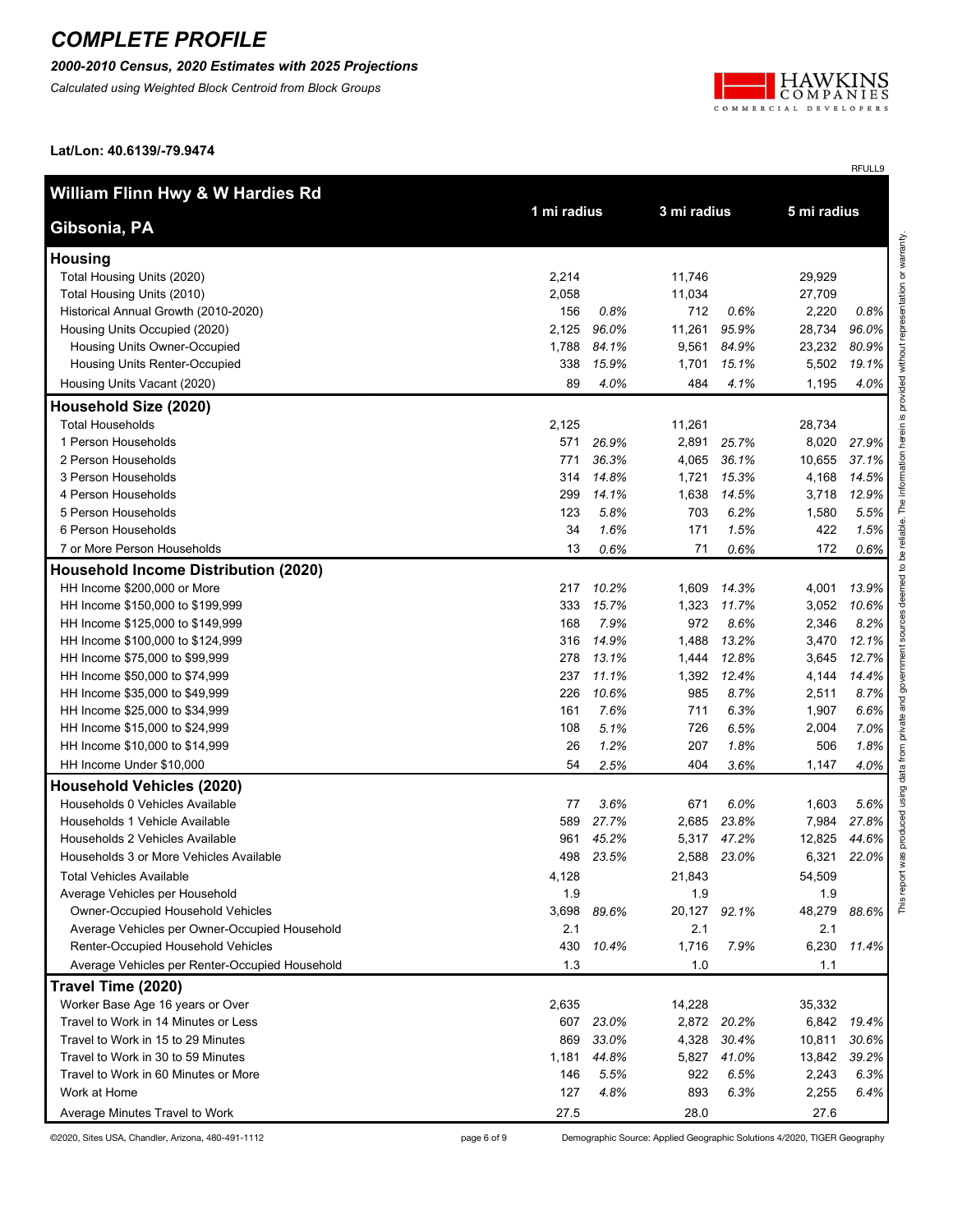#### *2000-2010 Census, 2020 Estimates with 2025 Projections*

*Calculated using Weighted Block Centroid from Block Groups*



RFULL9

**Lat/Lon: 40.6139/-79.9474**

| William Flinn Hwy & W Hardies Rd               |             |             |             |             |             |         |  |
|------------------------------------------------|-------------|-------------|-------------|-------------|-------------|---------|--|
| Gibsonia, PA                                   | 1 mi radius |             | 3 mi radius |             | 5 mi radius |         |  |
| <b>Transportation To Work (2020)</b>           |             |             |             |             |             |         |  |
| Worker Base Age 16 years or Over               | 2,635       |             | 14,228      |             | 35,332      |         |  |
| Drive to Work Alone                            | 2,172       | 82.4%       | 11,387      | 80.0%       | 28,203      | 79.8%   |  |
| Drive to Work in Carpool                       | 182         | 6.9%        | 1,013       | 7.1%        | 2,642       | 7.5%    |  |
| Travel to Work by Public Transportation        | 103         | 3.9%        | 620         | 4.4%        | 1,463       | 4.1%    |  |
| Drive to Work on Motorcycle                    | 1           |             | 14          | 0.1%        | 32          |         |  |
| <b>Bicycle to Work</b>                         | 4           | 0.2%        | 26          | 0.2%        | 43          | 0.1%    |  |
| Walk to Work                                   | 42          | 1.6%        | 234         | 1.6%        | 564         | 1.6%    |  |
| <b>Other Means</b>                             | 4           | 0.1%        | 41          | 0.3%        | 130         | 0.4%    |  |
| Work at Home                                   | 127         | 4.8%        | 893         | 6.3%        | 2,255       | 6.4%    |  |
| Daytime Demographics (2020)                    |             |             |             |             |             |         |  |
| <b>Total Businesses</b>                        | 317         |             | 1,044       |             | 2,283       |         |  |
| <b>Total Employees</b>                         | 2,578       |             | 10,691      |             | 23,225      |         |  |
| Company Headquarter Businesses                 |             |             | 6           | 0.6%        | 12          | 0.5%    |  |
| Company Headquarter Employees                  | 4           | 0.2%        | 119         | 1.1%        | 2,173       | $9.4\%$ |  |
| <b>Employee Population per Business</b>        | 8.1         | to 1        |             | 10.2 to 1   | 10.2 to 1   |         |  |
| Residential Population per Business            | 16.3 to 1   |             |             | 26.7 to 1   | 30.3 to 1   |         |  |
| Adj. Daytime Demographics Age 16 Years or Over | 3,806       |             | 18,270      |             | 43,901      |         |  |
| <b>Labor Force</b>                             |             |             |             |             |             |         |  |
| Labor Population Age 16 Years or Over (2020)   | 4,178       |             | 22,448      |             | 56,704      |         |  |
| Labor Force Total Males (2020)                 | 2,037       | 48.8%       | 10,878      | 48.5%       | 27,377      | 48.3%   |  |
| Male Civilian Employed                         | 1,507       | 74.0%       | 7,736       | 71.1%       | 19,153      | 70.0%   |  |
| Male Civilian Unemployed                       | 22          | 1.1%        | 96          | 0.9%        | 442         | 1.6%    |  |
| Males in Armed Forces                          |             |             |             |             | 9           |         |  |
| Males Not in Labor Force                       | 508         | 24.9%       | 3,047       | 28.0%       | 7,773       | 28.4%   |  |
| Labor Force Total Females (2020)               | 2,140       | 51.2%       | 11,570      | 51.5%       | 29,327      | 51.7%   |  |
| Female Civilian Employed                       | 1,443       | 67.4%       | 7,134       | 61.7%       | 16,866      | 57.5%   |  |
| Female Civilian Unemployed                     | 20          | 0.9%        | 134         | 1.2%        | 376         | 1.3%    |  |
| Females in Armed Forces                        |             |             |             |             |             |         |  |
| Females Not in Labor Force                     | 678         | 31.7%       |             | 4,302 37.2% | 12,085      | 41.2%   |  |
| Unemployment Rate                              | 42          | 1.0%        | 230         | 1.0%        | 818         | 1.4%    |  |
| Occupation (2020)                              |             |             |             |             |             |         |  |
| Occupation Population Age 16 Years or Over     | 2,949       |             | 14,869      |             | 36,019      |         |  |
| <b>Occupation Total Males</b>                  |             | 1,507 51.1% | 7,736       | 52.0%       | 19,153      | 53.2%   |  |
| <b>Occupation Total Females</b>                |             | 1,443 48.9% |             | 7,134 48.0% | 16,866      | 46.8%   |  |
| Management, Business, Financial Operations     |             | 541 18.3%   | 2,837       | 19.1%       | 7,140       | 19.8%   |  |
| Professional, Related                          |             | 922 31.2%   | 4,678       | 31.5%       | 11,228      | 31.2%   |  |
| Service                                        | 394         | 13.3%       | 2,025       | 13.6%       | 4,980       | 13.8%   |  |
| Sales, Office                                  | 784         | 26.6%       | 3,354       | 22.6%       | 7,671       | 21.3%   |  |
| Farming, Fishing, Forestry                     | 1           |             | 4           |             | 20          |         |  |
| Construction, Extraction, Maintenance          | 131         | 4.4%        | 898         | 6.0%        | 2,078       | 5.8%    |  |
| Production, Transport, Material Moving         | 177         | 6.0%        | 1,074       | 7.2%        | 2,903       | 8.1%    |  |
| <b>White Collar Workers</b>                    | 2,247       | 76.2%       | 10,869      | 73.1%       | 26,038      | 72.3%   |  |
| <b>Blue Collar Workers</b>                     |             | 703 23.8%   | 4,000       | 26.9%       | 9,981       | 27.7%   |  |
|                                                |             |             |             |             |             |         |  |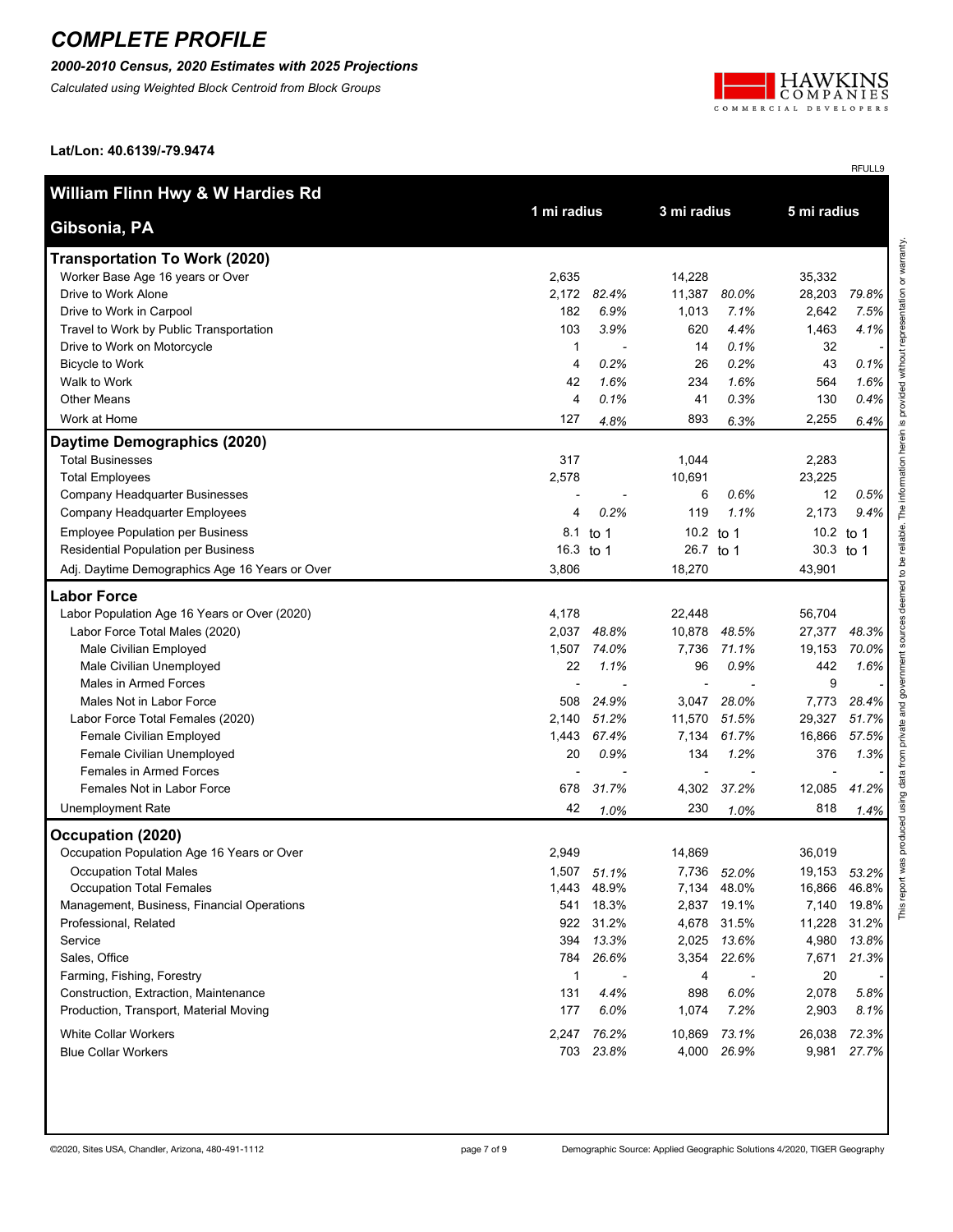#### *2000-2010 Census, 2020 Estimates with 2025 Projections*

*Calculated using Weighted Block Centroid from Block Groups*



RFULL9

**Lat/Lon: 40.6139/-79.9474**

| William Flinn Hwy & W Hardies Rd   | 3 mi radius    |             |                          |       |             |       |  |
|------------------------------------|----------------|-------------|--------------------------|-------|-------------|-------|--|
| Gibsonia, PA                       |                | 1 mi radius |                          |       | 5 mi radius |       |  |
| Units In Structure (2020)          |                |             |                          |       |             |       |  |
| <b>Total Units</b>                 | 1,972          |             | 10,590                   |       | 26,254      |       |  |
| 1 Detached Unit                    | 1,564          | 79.3%       | 8,874                    | 83.8% | 22,114      | 84.2% |  |
| 1 Attached Unit                    | 310            | 15.7%       | 1,081                    | 10.2% | 2,516       | 9.6%  |  |
| 2 Units                            | 22             | 1.1%        | 124                      | 1.2%  | 415         | 1.6%  |  |
| 3 to 4 Units                       | 33             | 1.7%        | 169                      | 1.6%  | 525         | 2.0%  |  |
| 5 to 9 Units                       | 36             | 1.8%        | 174                      | 1.6%  | 588         | 2.2%  |  |
| 10 to 19 Units                     | 79             | 4.0%        | 268                      | 2.5%  | 818         | 3.1%  |  |
| 20 to 49 Units                     | 28             | 1.4%        | 155                      | 1.5%  | 551         | 2.1%  |  |
| 50 or More Units                   | 42             | 2.1%        | 382                      | 3.6%  | 1,033       | 3.9%  |  |
| Mobile Home or Trailer             | 11             | 0.6%        | 34                       | 0.3%  | 171         | 0.7%  |  |
| <b>Other Structure</b>             | $\blacksquare$ |             | $\overline{\phantom{a}}$ |       | 3           |       |  |
| Homes Built By Year (2020)         |                |             |                          |       |             |       |  |
| Homes Built 2014 or later          | 37             | 1.7%        | 170                      | 1.4%  | 667         | 2.2%  |  |
| Homes Built 2010 to 2013           | 11             | 0.5%        | 116                      | 1.0%  | 463         | 1.5%  |  |
| Homes Built 2000 to 2009           | 214            | 9.7%        | 1,413                    | 12.0% | 3,009       | 10.1% |  |
| Homes Built 1990 to 1999           | 404            | 18.3%       | 1,651                    | 14.1% | 3,643       | 12.2% |  |
| Homes Built 1980 to 1989           | 230            | 10.4%       | 1,640                    | 14.0% | 3,278       | 11.0% |  |
| Homes Built 1970 to 1979           | 519            | 23.5%       | 1,866                    | 15.9% | 4,444       | 14.8% |  |
| Homes Built 1960 to 1969           | 125            | 5.6%        | 1,109                    | 9.4%  | 3,946       | 13.2% |  |
| Homes Built 1950 to 1959           | 303            | 13.7%       | 1,451                    | 12.4% | 4,374       | 14.6% |  |
| Homes Built 1940 to 1949           | 97             | 4.4%        | 631                      | 5.4%  | 1,775       | 5.9%  |  |
| Homes Built Before 1939            | 185            | 8.4%        | 1,214                    | 10.3% | 3,135       | 10.5% |  |
| Median Age of Homes                | 39.8 yrs       |             | 40.9                     | yrs   | 43.1 yrs    |       |  |
| Home Values (2020)                 |                |             |                          |       |             |       |  |
| Owner Specified Housing Units      | 1,666          |             | 8,946                    |       | 21,599      |       |  |
| Home Values \$1,000,000 or More    | 10             | 0.6%        | 65                       | 0.7%  | 199         | 0.9%  |  |
| Home Values \$750,000 to \$999,999 | 28             | 1.7%        | 340                      | 3.8%  | 564         | 2.6%  |  |
| Home Values \$500,000 to \$749,999 | 22             | 1.3%        | 351                      | 3.9%  | 1,293       | 6.0%  |  |
| Home Values \$400,000 to \$499,999 | 65             | 3.9%        | 690                      | 7.7%  | 1,837       | 8.5%  |  |
| Home Values \$300,000 to \$399,999 | 289            | 17.3%       | 1,494                    | 16.7% | 3,385       | 15.7% |  |
| Home Values \$250,000 to \$299,999 | 364            | 21.9%       | 1,561                    | 17.5% | 3,388       | 15.7% |  |
| Home Values \$200,000 to \$249,999 | 294            | 17.6%       | 1,457                    | 16.3% | 3,566       | 16.5% |  |
| Home Values \$175,000 to \$199,999 | 116            | 6.9%        | 803                      | 9.0%  | 2,231       | 10.3% |  |
| Home Values \$150,000 to \$174,999 | 230            | 13.8%       | 1,113                    | 12.4% | 2,406       | 11.1% |  |
| Home Values \$125,000 to \$149,999 | 108            | 6.5%        | 670                      | 7.5%  | 1,642       | 7.6%  |  |
| Home Values \$100,000 to \$124,999 | 133            | 8.0%        | 435                      | 4.9%  | 969         | 4.5%  |  |
| Home Values \$90,000 to \$99,999   | 28             | 1.7%        | 93                       | 1.0%  | 313         | 1.5%  |  |
| Home Values \$80,000 to \$89,999   | 21             | 1.2%        | 90                       | 1.0%  | 249         | 1.2%  |  |
| Home Values \$70,000 to \$79,999   | 8              | 0.5%        | 67                       | 0.7%  | 214         | 1.0%  |  |
| Home Values \$60,000 to \$69,999   | 6              | 0.4%        | 42                       | 0.5%  | 171         | 0.8%  |  |
| Home Values \$50,000 to \$59,999   | 5              | 0.3%        | 57                       | 0.6%  | 176         | 0.8%  |  |
| Home Values \$35,000 to \$49,999   | 9              | 0.5%        | 44                       | 0.5%  | 90          | 0.4%  |  |
| Home Values \$25,000 to \$34,999   | 5              | 0.3%        | 20                       | 0.2%  | 58          | 0.3%  |  |
| Home Values \$10,000 to \$24,999   | 12             | 0.7%        | 59                       | 0.7%  | 183         | 0.8%  |  |
| Home Values Under \$10,000         | 18             | 1.1%        | 64                       | 0.7%  | 179         | 0.8%  |  |
| Owner-Occupied Median Home Value   | \$230,483      |             | \$245,876                |       | \$245,983   |       |  |
| Renter-Occupied Median Rent        | \$936          |             | \$1,128                  |       | \$955       |       |  |

©2020, Sites USA, Chandler, Arizona, 480-491-1112 page 8 of 9 Demographic Source: Applied Geographic Solutions 4/2020, TIGER Geography